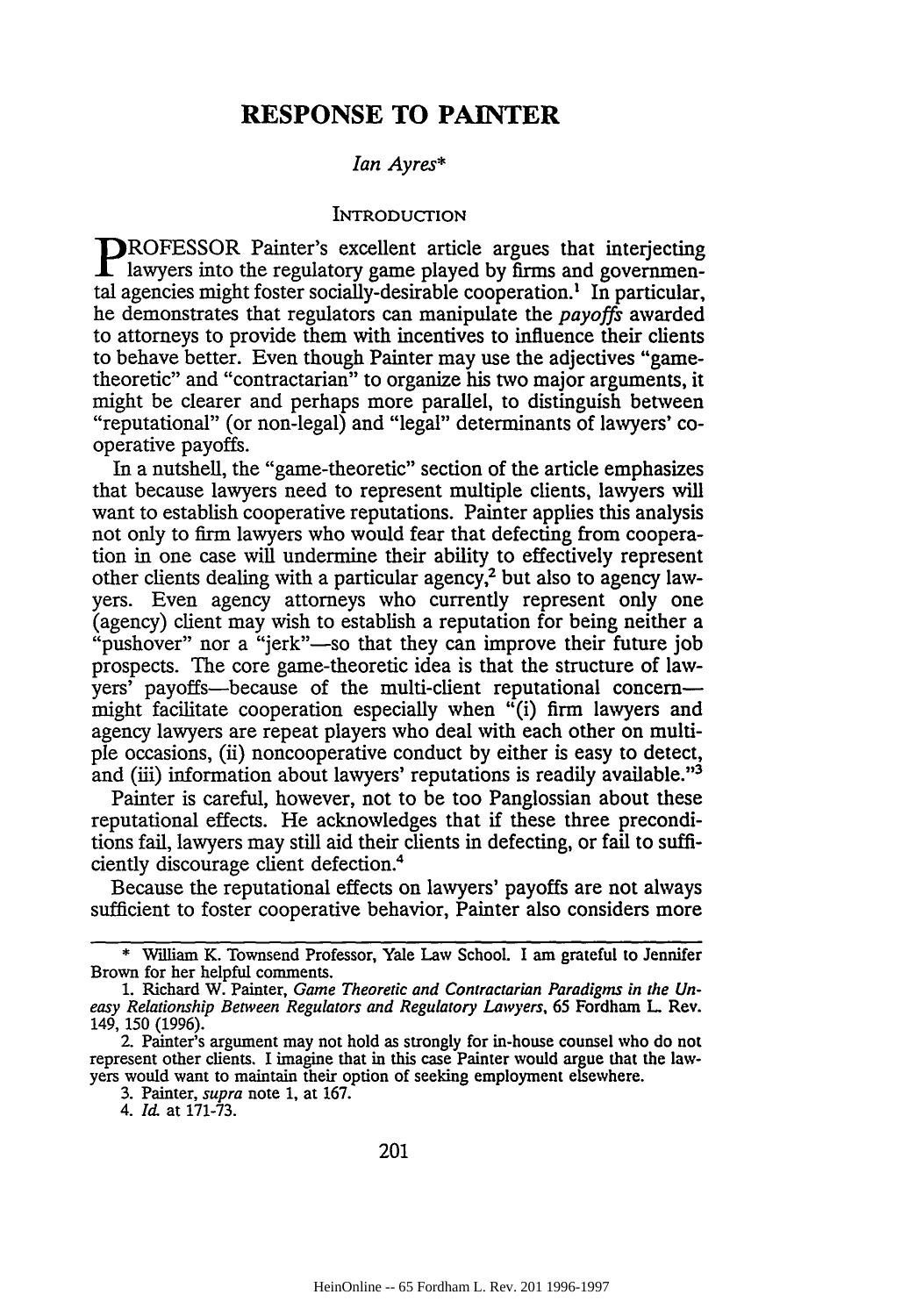direct ways that professional responsibility law could give lawyers better incentives to cooperate. Painter refers to this argument as "contractarianism" because he envisions lawyers and agencies contracting for professional responsibility duties that are tailored to the specific characteristics (a.k.a. structure) of the industry.5

Thus, while the title speaks of an "uneasy relationship between regulators and regulatory lawyers," there is no uneasy relationship between the game-theoretic and contractarian arguments; both are accounts of how lawyers' conditional payoffs, that is their payoffs for cooperation versus defection, affect cooperative behavior. I am deeply sympathetic with Painter's enterprise, but as I am thrust in the role of commentator, I will offer a few criticisms of his game-theoretic and of his contractarian analysis.

# I. **THE** GAME-THEORETIC PARADIGM

The first half of the article extends and applies a prisoner's dilemma model of the "regulation game," originally formulated by John Scholz.<sup>6</sup> John Braithwaite and I extended the model simply by examining how "capture" would effect the equilibrium of the game.<sup>7</sup> We modified the prisoner-dilemma setup by assuming that when firms capture the "hearts and minds" of agencies, they alter the agency's payoffs to become more like the firm's payoffs. Like Painter, we were interested in how changed payoffs would affect cooperation. Our book, however, was relatively ungrounded compared to Painter's analysis. Consequently, many of the difficulties that Painter encounters exist because he sets himself the harder task of relating a reductive game-theory model to a richer set of stylized facts.<sup>8</sup>

Having said this, I am still concerned that Painter never explicitly includes lawyers in his game-theoretic models. After painstakingly setting out a game played by "firms" and "agencies," he never explicitly models firm or agency lawyers. Painter's crucial assertion comes more than one-quarter of the way into the piece: "Because lawyers play their games at the same time as they advise clients on how to play

*<sup>5.</sup> Id.* at 178-80.

<sup>6.</sup> John T. Scholz, *Cooperation, Deterrence, and the Ecology of Regulatory Enforcement,* 18 L. & Soc'y Rev. 179, 180-82 (1984).

<sup>7.</sup> Ian Ayres & John Braithwaite, Responsive Regulation (1992).

<sup>8.</sup> Notably, Painter is extraordinarily careful and generous in his treatment of our book-especially, the bottom-line result that some types of capture might be socially valuable, because capture might help firms and regulators avoid the inefficient joint defection equilibrium. In fact, Painter is so faithful to our analysis that I feel somewhat estopped from criticizing his work. Unfortunately, I have already stated that too many prisoner dilemma models exist-even though I have also contributed to the glut. Accordingly, most of the criticism that follows should *a fortiori* be considered criticism of Ayres and Braithwaite. Ian Ayres, *Playing Games with the Law,* 42 Stan. L. Rev. 1291, 1294-95 (1990) ("Law review articles continue to be mindlessly mired in the game theory 'technology' of the fifties. Countless articles rearticulate the Prisoner's Dilemma, but few even proceed to other bi-matrix games.").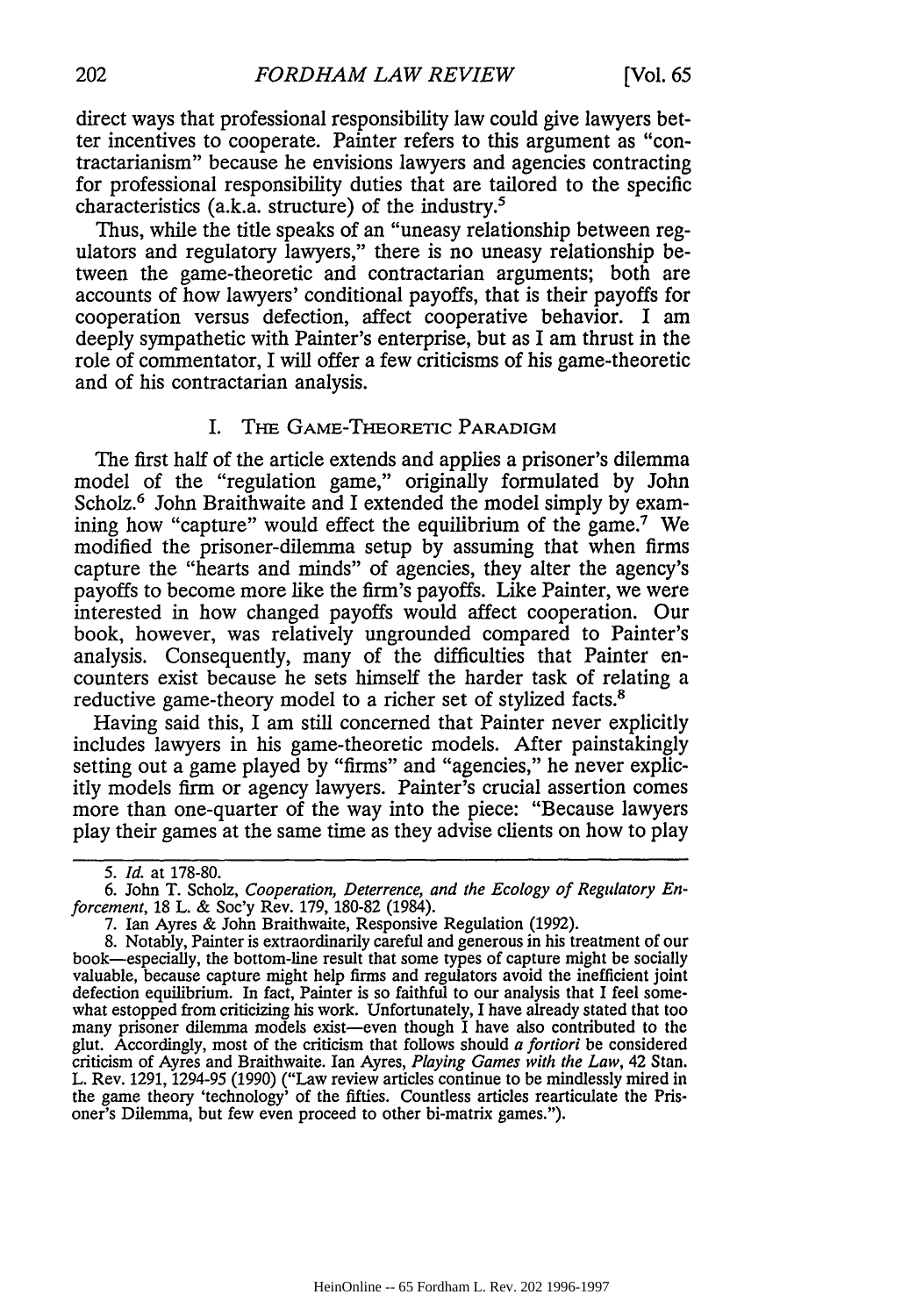the underlying firm/agency games, lawyer strategies influence client strategies and vice-versa."<sup>9</sup> While this claim has superficial appeal, the argument would be much stronger if the mechanisms of influence were more tightly specified. If we stick with the dichotomous choice between defecting or cooperating, it is unclear how we should model lawyers' influence on clients' behavior. For example, should we assume that a firm lawyer's threat of whistle blowing can force firms to cooperate when the firm would prefer to defect?<sup>10</sup> Focusing on the influence mechanism might have yielded valuable insights. By illustration, it might be that lawyers find it more difficult to force firms to defect (rather than forcing firms to cooperate) so that lawyer influence tends to rachet firms toward cooperation. Alternatively, given Painter's detailed knowledge of the interaction, he might have been able to break out of the simple prisoner's dilemma dichotomy and tell a richer story of the ways lawyer strategies influence client behavior.

One trivial way that lawyers might have been included in the game would have been simply to relabel the axes of the matrix to make the prisoner's dilemma game between the firm lawyers and the agency lawyers.<sup>11</sup> The twist would be to argue that the lawyers' reputational interest gives them a lower discount rate than their clients, and thus might encourage them to act more cooperatively.<sup>12</sup> I am unsure, however, that the explicit game-theory model is crucial enough to justify its inclusion. The basic reputational argument is that "because lawyers representing agencies and lawyers representing firms play the 'regulatory game' with each other on a frequent basis **...** cooperative play between them can have substantial benefits for both."<sup>13</sup> But this thesis was well understood without formal game theory.<sup>14</sup> Painter

Conflict Between Lawyers in Litigation, 94 Colum. L. Rev. 509, 511-34 (1994) [hereinafter Gilson & Mnookin, Disputing Through Agents]; Painter, supra note 1, at 161-62 n.44.

12. Lawyers near the end of their careers, such as Clark Clifford, may not face such prospective reputational constraints.

13. Painter, supra note 1, at 150.

<sup>9.</sup> Painter, supra note 1, at 166 (footnote omitted).

<sup>10.</sup> Lawyers' commitment to confidentiality-via the attorney/client privilege and the work product rule-weakens lawyers' ability to credibly threaten whistle blowing. **11.** Surprisingly, Painter did not make more than a fleeting reference to Ronald Gilson and Robert Mnookin's prisoner-dilemma motivated discussion of lawyers. See Ronald J. Gilson & Robert H. Mnookin, Disputing Through Agents: Cooperation and

<sup>14.</sup> Several authors have stressed that repeated interaction with government will tend to make public defenders more cooperative. See, e.g., Pamela S. Karlan, Discrete and Relational Criminal Representation: The Changing Vision of *the* Right to Counsel, 105 Harv. L. Rev. 670, 685 (1992) ("Even the career criminal is not as frequent a repeat player in the criminal adjudication process as a defense attorney."); Daniel C. Richman, Cooperating Clients, 56 Ohio St. **LJ.** 69, 75, 93 (1995) ("[D]efese attorneys who seek to aid the government either out of a misplaced sense of public spirit or for personal gain-perhaps so that they can market themselves as 'deal makers.'"); Robert E. Scott & William **J.** Stuntz, Plea Bargaining as Contract, 101 Yale **L.** 1909, 1922- 23 (1992) ("Both [prosecutor and defense counsel] are typically repeat players who deal with each other and with the system regularly. This means that the bargaining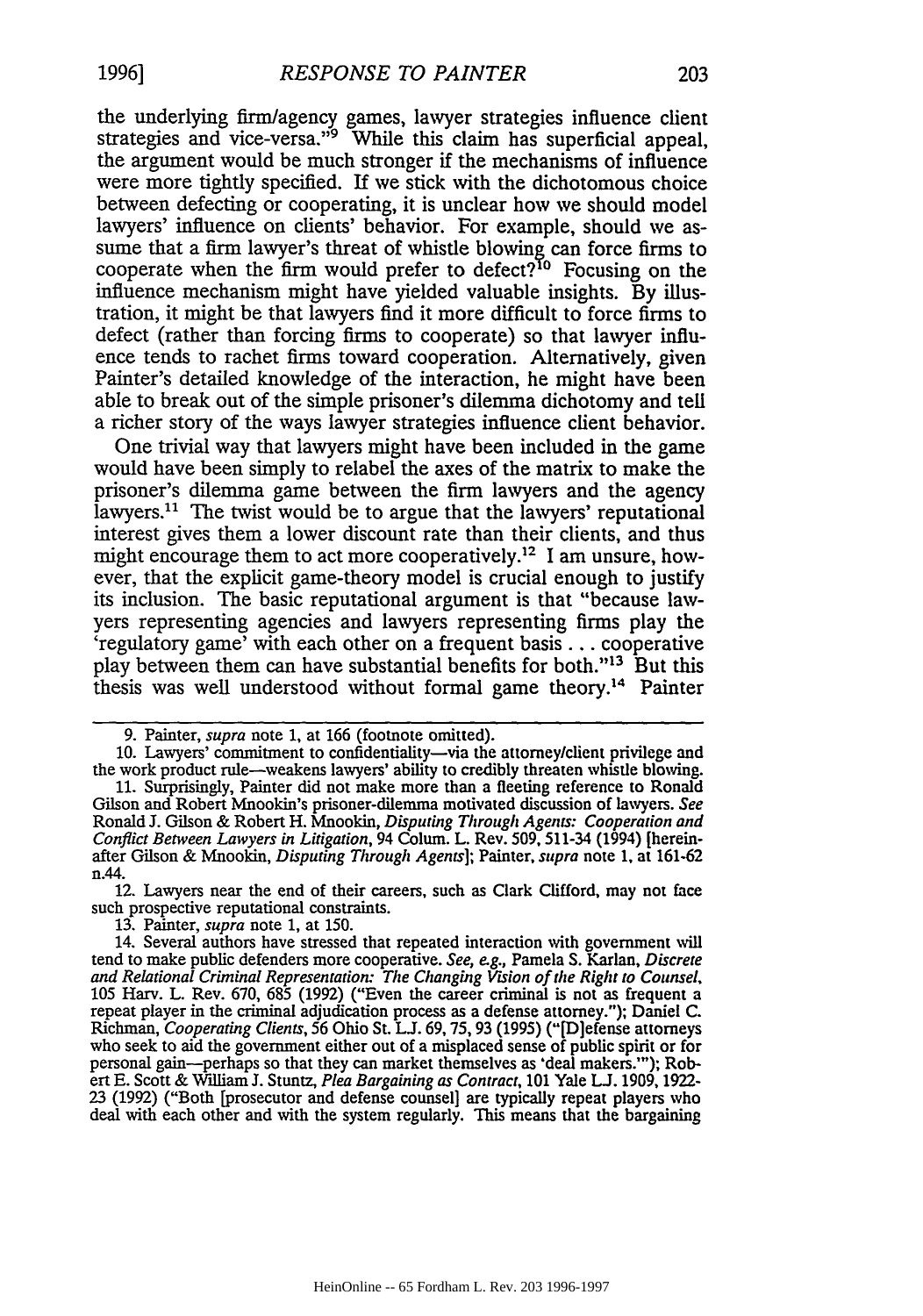persuasively argues: "Because lawyers play their own games cutting across client representations at the same time as they participate in formulation of client strategies, firm lawyer/agency lawyer games influence the outcome of the underlying firm/agency games."<sup>15</sup> This persuasiveness, however, does not arise from the explicit game theory.

In fairness, Painter does try to build on the non-intuitive result of the Ayres/Braithwaite capture model—by showing that there are multiple forms of capture, including a welfare-enhancing form. Painter argues that agency lawyers have "a lower susceptibility to inefficient and zero-sum capture" but are "prone to efficient capture."<sup>16</sup> Making this distinction provides some justification for trotting out the big technological guns of a game-theory model. Painter's ultimate distinction, however, turns on a rather strong assumption about what he refers to as a "reputational paradigm" which posits that agency lawyers "invest substantial human capital in building a reputation for thoroughness, integrity, and zealous representation of their [agency] clients."<sup>17</sup> While Painter helpfully lists several aggressive government attorneys who have flourished in private practice, I am aware of several non-zealous lawyers who have found think-tank sinecures waiting for them at the end of their government service.<sup>18</sup> At the end of the

range is likely to be both small and familiar to the parties, as both prosecutors and defense attorneys have a great deal of information about customary practices."); Wil-1am J. Stuntz, *Waiving Rights in Criminal Procedure,* 75 Va. L. Rev. 761, 832-33 (1989) ("Many defense lawyers are repeat players with whom the government must deal often."); Mark Tushnet & Jennifer Jaff, *Critical Legal Studies and Criminal Procedure,* 35 Cath. U. L. Rev. 361, 374 (1985) ("The ultimate disposition of a particular [criminal) case reflects 'patterns of cooperation and conflict between different organizations."').

Likewise, because prosecutors are often repeat players in appellate tribunals, appellate judges (many of whom are themselves former prosecutors) are reluctant to impose sanctions on prosecutors. *See* Tracey L. Meares, *Rewards for Good Behavior: Influencing Prosecutorial Discretion and Conduct With Financial Incentives,* 64 Fordham L. Rev. 851, 912 (1995).

Forces of cooperation are also well documented in mass tort cases, where repeat players, such as plaintiffs lawyers, often want to settle their large inventory of existing cases. *See* Carrie Menkel-Meadow, *Ethics and the Settlements of Mass Torts: When the Rules Meet the Road,* 80 Cornell L. Rev. 1159, 1181 (1995). "[Pjlaintiffs' lawyers.. .are faced with a practical and classical prisoners' dilemma: whether to cooperate with other plaintiffs' lawyers in terms of strategy and information gathering, or to adopt a course that maximizes their own share of the tort claims market or captures a greater proportion of attorneys' fees." *Id.* at 1180. Mass tort plaintiffs' lawyers contend that "concurrent representation is 'common practice,"' similar to criminal defense lawyers. *Id.* at 1182.

For a discussion of the most explicit game-theoretic descriptions of this point, see Ronald J. Gilson & Robert H. Mnookin, *Foreword: Business Lawyers and Value Creation for Clients,* 74 Or. L. Rev. 1 (1995) [hereinafter Gilson & Mnookin, *Business Lawyers];* Gilson & Mnookin, *Disputing Through Agents, supra* note 11.

15. Painter, *supra* note 1, at 167.

16. *Id.* at 168, 169 (emphasis omitted).

17. *Id.* at 168.

18. Unlike Painter, I will not helpfully name these bureaucrat/lawyers whom I consider to be non-zealous.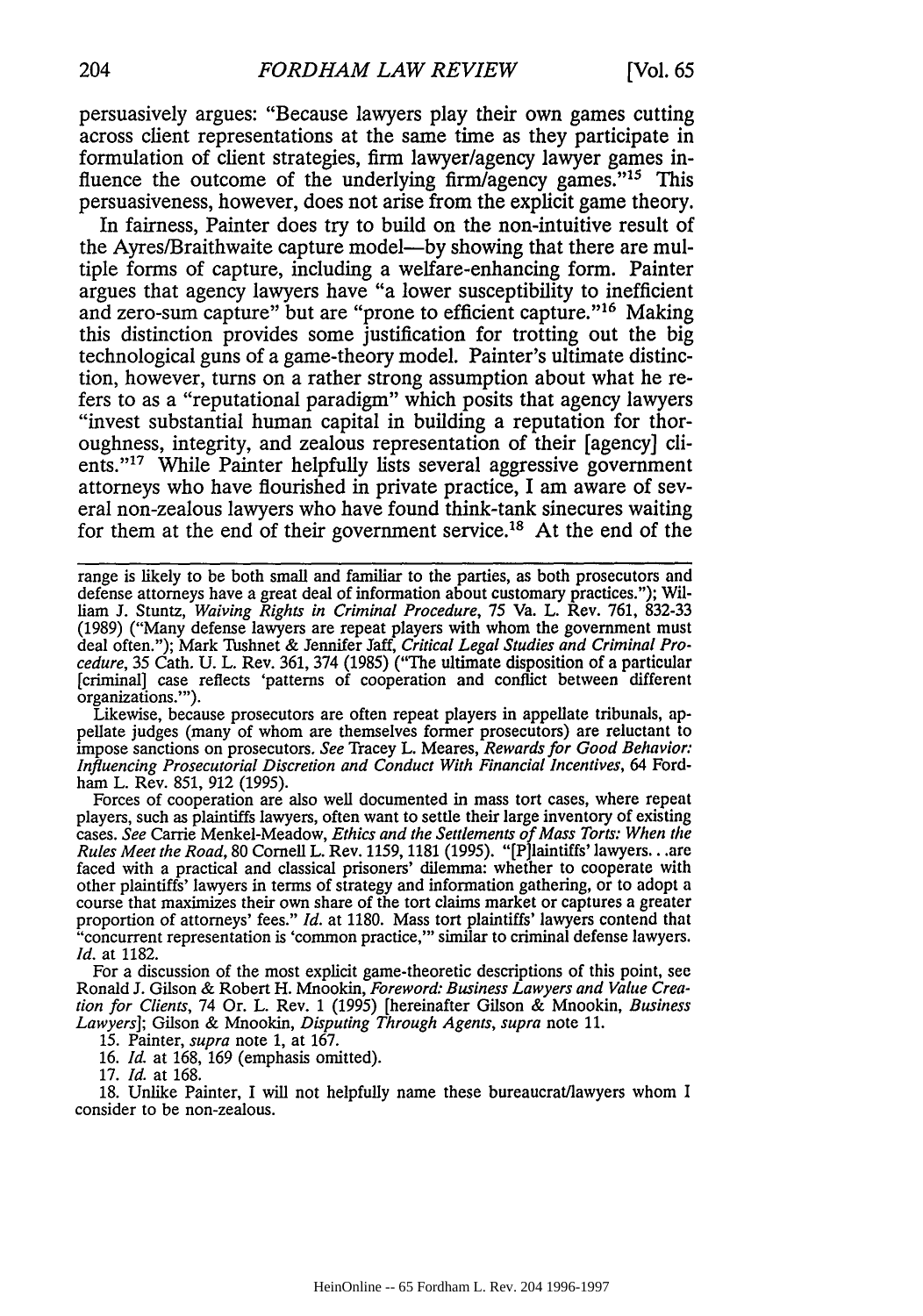day, Painter persuasively argues that repeated interaction between firm and agency lawyers may foster cooperation, but I am unsure that the explicit game theory served to illuminate the phenomenon.

# II. The Contractarian Paradigm

The second half of the paper is an ambitious attempt to: (i) describe the ways agencies contract with firm lawyers for tailored professional responsibility duties, and (ii) envision how a more explicit contractual regime might be implemented. Painter's argument for professional duties that have three core attributes may be summarized as follows:

1. Tailored (instead of untailored) duties. The duties should be tailored to the needs of the particular representation context. Agency-specific, tailored duties can better serve the public interest than untailored (a.k.a. "one-size-fits-all" or "off-the-rack") duties.

2. Default (instead of immutable) duties. The parties should have a mechanism to contract around presumptive or default duties to allow even more tailoring.<br>3. Rules (instead of standards). Clarity is a primary value in creat-

ing enforceable ethical duties.<sup>19</sup>

Combining these attributes, Painter argues for tailored, agency-specific, but precise, rule-like default duties. While Painter makes a powerful case for agency-specific duties, he might have more effectively defended his arguments for default, instead of immutable duties, and for rules, instead of standards. As a theoretical matter, these three dichotomous choices give rise to eight possible permutations.<sup>20</sup> One way to frame my criticism is that I am not sure that Painter has sufficiently considered all of the individual permutations.

I am particularly worried that Painter's analysis at times conflates the tailoring and default dimensions-so as to overlook the possibility of tailored immutable rules. For example, Painter characterizes the SEC's holding in *In re Carter & Johnson*<sup>21</sup> as "infer[ing] a 'quasi contractual' understanding from its relationship with an entire group of lawyers, those who practice securities law." $2^2$  As Painter explains, the

- (2) Tailored, Immutable, Standard;
- (3) Tailored, Default, Rule;
- (4) Tailored, Default, Standard;
- (5) Untailored, Immutable, Rule;
- (6) Untailored, Immutable, Standard;
- (7) Untailored, Default, Rule; and
- (8) Untailored, Default, Standard.

21. Exchange Act Release No. 17,597 [1981 Transfer Binder] Fed. Sec. L Rep. (CCH) 82,847, at 84,172 (Mar. 25, 1981).

22. Painter, *supra* note **1,** at **181.**

**1996]**

<sup>19.</sup> *See* Painter, *supra* note **1,** at 187-89.

<sup>20.</sup> Along these dimensions the eight ethical duties permutations might be framed as:

<sup>(1)</sup> Tailored, Immutable, Rule;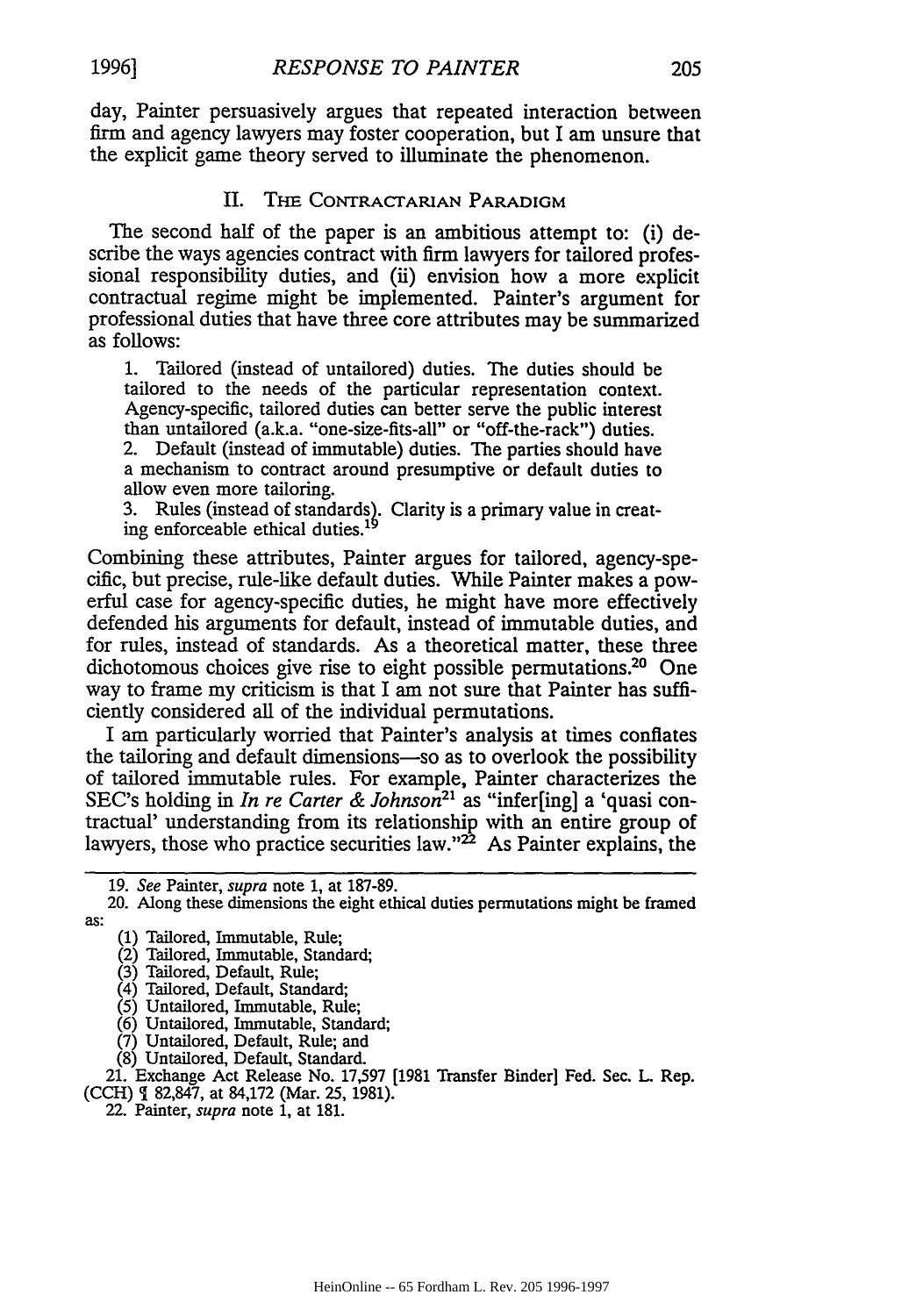opinion imposes heightened ethical duties on lawyers who take on "significant responsibilities" with respect to SEC filings. These heightened duties are at times described as quasi-contractual, but at other times are more like an "implied-in-fact" contract based upon "implied understandings between regulators and lawyers."<sup>23</sup> Beyond the doctrinal difference that quasi-contracts are implied-in-law instead of implied-in-fact, Painter's analysis fails to capture the core dimensions of the decision—that it established a tailored, immutable standard. Painter persuasively argues that the standard-like nature of this immutable duty did "not provide lawyers with clear guidance for future conduct, $^{24}$  but he fails to show why tailored immutable rules would not have been more appropriate. It mischaracterizes this line of cases to think of the heightened duty as the byproduct of some type of "quasi-contractual understanding." Rather, it is an immutable, albeit fuzzy duty that is unilaterally imposed by the lawmaker.

Initially it is difficult to conceive of agencies engaging in *ex ante* negotiations over ethical duties, but Painter imaginatively begins to consider what such a world would look like. He did not, however, fully take advantage of the opportunity to discuss the mechanisms for contracting around default ethical duties. For example, the article does not say whether the corporate clients, as well as individual attorneys, and the attorneys' partners, would be necessary parties to the ethical contract. It also does not address whether government attorneys would be subject to contractible ethical duties. Given the importance of government attorneys in inducing cooperation in the first half of the article, it is somewhat incongruous that these attorneys play such a minor role in the second half.

But Painter does consider an interesting menu of "default rules for lawyers to choose among."<sup>25</sup> The agency here would not individually bargain *ex ante,* but would give firm lawyers a unilateral option to choose among a restricted list of ethical duties. I could imagine allowing a lawyer to disclaim certain ethical duties and thus signal the SEC that it cannot rely on the attorney as whistle blower.<sup>26</sup>

<sup>23.</sup> *Id* at 185.

<sup>24.</sup> *Id*

<sup>25.</sup> *Id* at 188-89.

<sup>26.</sup> This signaling mechanism would be comparable to the "noisy withdrawal" possibility under Model Rule *1.6. See* Model Rules of Professional Conduct Rule 1.6 (1995). This Model Rule allows counsel to disseminate a "noisy" notice of withdrawal and disavowal of any opinion or document if counsel learns that her efforts have been used to further client misconduct. *See id.; see also* ABA Comm. on Ethics and Professional Responsibility, Formal Op. 366 (1992) (interpreting this "noisy withdrawal" provision); Mark A. Riekhof, *Fraud, Withdrawal & Disclosure: What to Tell the Lawyer Who Steps into My Shoes,* 34 Santa Clara L. Rev. 1235, 1261 (1994) (recognizing that "the lawyer is allowed to send 'signals' to third parties that his or her former client committed criminal or fraudulent acts") (footnote omitted); Ronald D. Rotunda, *The Notice of Withdrawal and the New Model Rules of Professional Conduct: Blowing the Whistle and Waving the Red Flag,* 63 Or. L. Rev. 455, 484 (concluding that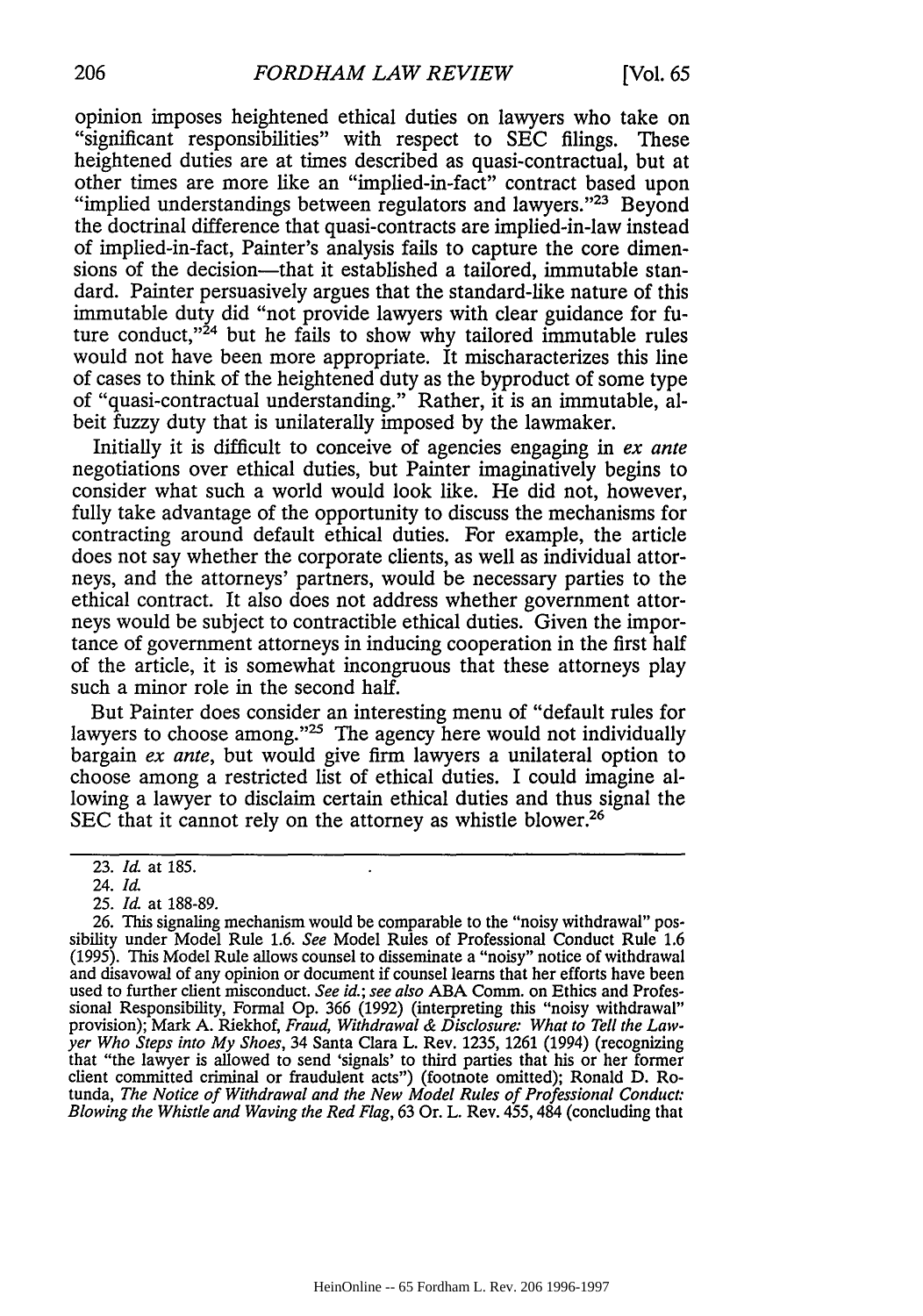Painter misses the mark most notably, however, in his tentative analysis of default choice. Early on he makes the bold and interesting claim that duties should be contractible because default duties are more likely to be cast as clear rules, instead of fuzzy standards.<sup>27</sup> His argument that defaults should be rule-like instead of standard-like is at bottom a conventional, though not therefore necessarily wrong, argument about clarity:

[I]mmutable rules can be very unclear when drafted in circumstances where different constituencies that participate in the rulemaking process cannot agree on the proper scope of a lawyer's responsibilities. The result may be convoluted language that reflects search for compromise rather than clarity .... By contrast, lawyers and regulators have less at stake in default rules and are likely to value clarity in such rules over content, knowing that they can probably contract around a rule they dislike .... This clarity alone is a substantial benefit to those lawyers, perhaps a majority of lawyers, who are not as concerned about the rules' substance as they are concerned about knowing what the rules are.<sup>28</sup>

I want to pause to praise this quotation as a persuasive and new predictive argument about the likely content of immutable and default rules. Painter's conclusion that immutable duties are not likely to be helpful standards is persuasive. His implicit conclusion, however, that default standards would be less helpful than default rules does not necessarily follow.

First, Painter does not consider that default standards might be valuable because they might induce more explicit contractual tailoring. Painter acknowledges that "penalty default" rules might be appropriate "to encourage lawyers to negotiate their own tailor-made rules with the agency,"<sup>29</sup> but he does not recognize that the uncertainty caused by such a standard-like duty might induce lawyers to contract. Painter repeatedly argues that the rules that lawyers and agencies agree to substitute for default rules are likely to be clear and easy to follow, and given the high value that Painter places on tailoring, this penalty default justification for default standards deserves more consideration.

although Model Rules forbid blowing the whistle on a client, a lawyer can disaffirm his or her own prior representations and thereby put everyone on notice). As with the "noisy withdrawal," disclaiming certain ethical duties by contract signals that the government might need to rely more on direct investigation rather than on the lawyer-as-gatekeeper.

<sup>27.</sup> Default rules are likely to be clearer and thus easier to follow than immutable rules. Painter, *supra* note 1, at 152-53.

<sup>28.</sup> Id. at 191-92 (footnotes omitted).

<sup>29.</sup> **Id.** at 188; Ian Ayres & Robert Gertner, *Filling Gaps in Incomplete Contracts:* An Economic Theory of Default Rules, 99 Yale L.J. 87 (1989).